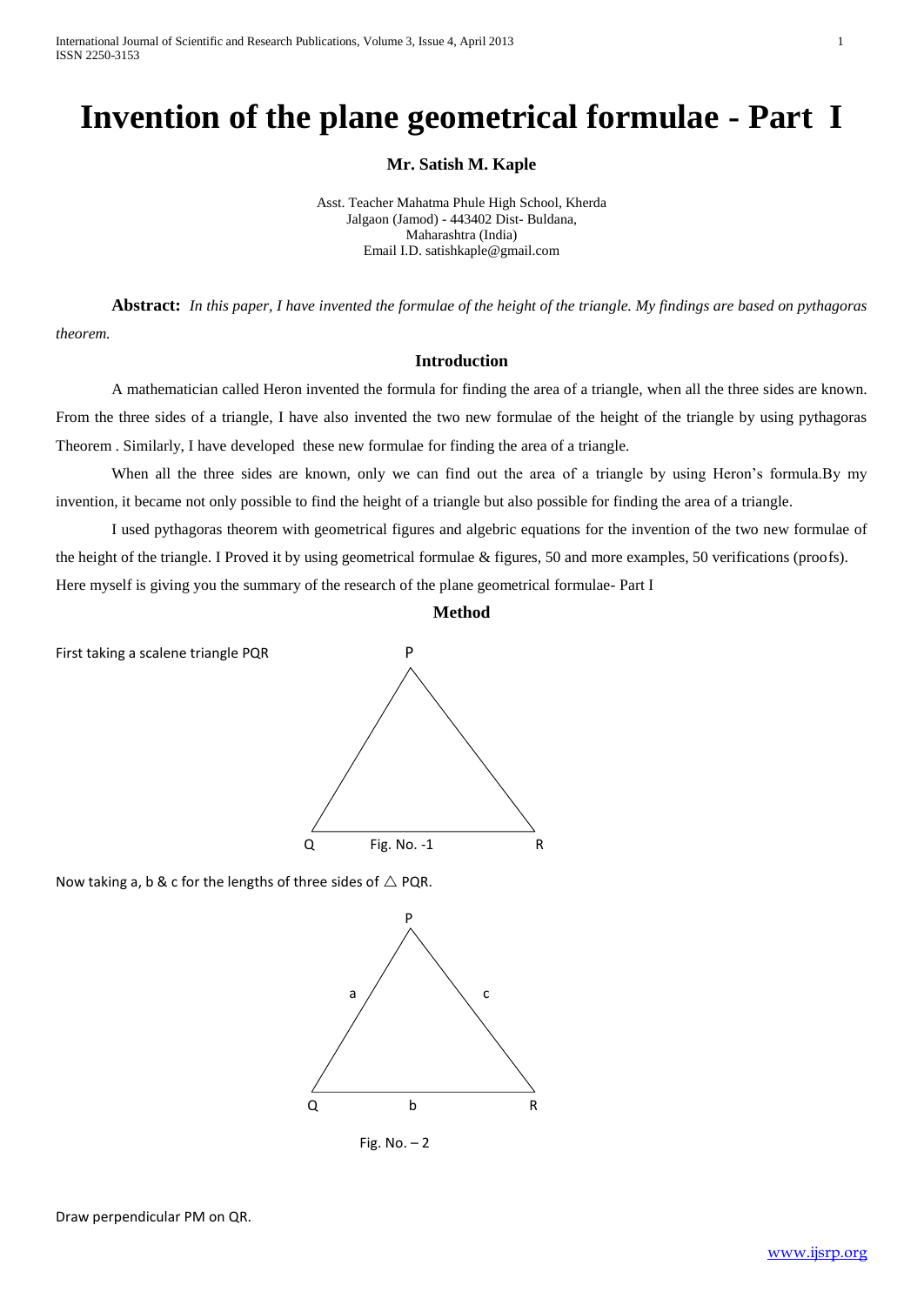

Fig. No. - 3

# In  $\triangle$  PQR given above,

 $\triangle$  PQR is a scalene triangle and is also an acute angled triangle. PM is perpendicular to QR. Two another right angled triangles are formed by taking the height PM, on the side QR from the vertex P. These two right angled triangles are  $\triangle$  PMQ and  $\triangle$  PMR. Due to the perpendicular drawn on the side QR, Side QR is divided into two another segment, namely, Seg MQ and Seg MR. QR is the base and PM is the height.

Here, a,b and c are the lengths of three sides of  $\triangle$  PQR. Similarly, x and y are the lengths of Seg MQ and Seg MR.

Taking from the above figure,

 $PQ = a$ ,  $QR = b$ ,  $PR = c$ 

and height,  $PM = h$ 

But QR is the base,  $QR = b$ 

 $MQ = x$  and  $MR = y$ 

$$
QR = MQ + MR
$$

Putting the value in above eqn.

Hence,  $QR = x + y$ 

 $b = x + y$  $x+y = b$  ---------------- (1)

Step (1) Taking first right angled  $\triangle$  PMQ, P



In  $\triangle$  PMQ,

Seg PM and Seg MQ are sides forming the right angle. Seg PQ is the hypotenuse and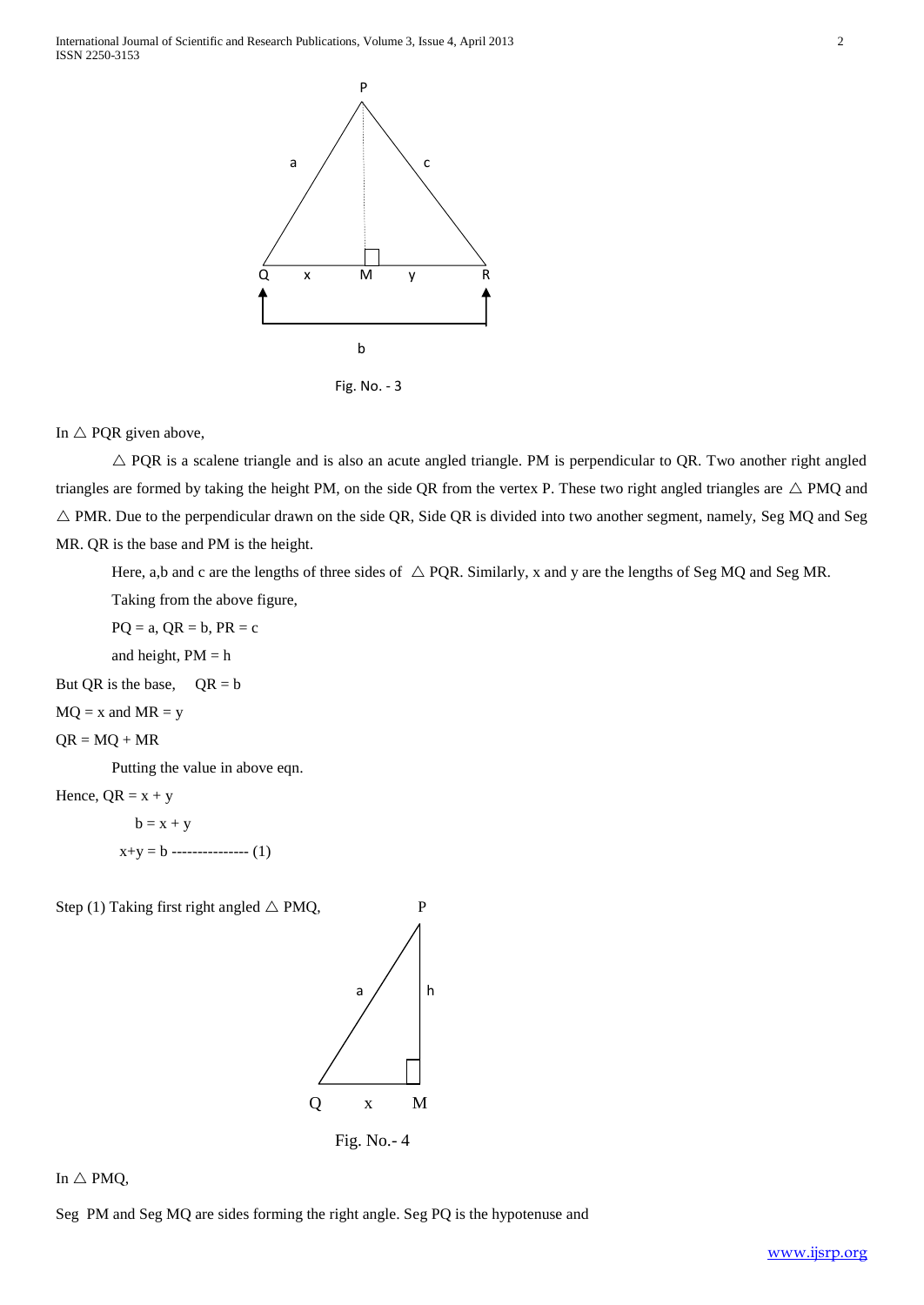International Journal of Scientific and Research Publications, Volume 3, Issue 4, April 2013 3 ISSN 2250-3153

 $\angle$  PMQ = 90<sup>0</sup>

Let,

 $PQ = a$ ,  $MQ = x$  and

height,  $PM = h$ 

According to Pythagoras theorem,

(Hypotenuse)<sup>2</sup> = (One side forming the right angle)<sup>2</sup>+

(Second side forming the right angle) 2

In short,

(Hypotenuse)<sup>2</sup> = (One side)<sup>2</sup> + (Second side)<sup>2</sup>  
\n
$$
PQ^{2} = PM^{2} + MQ^{2}
$$
\n
$$
a^{2} = h^{2} + x^{2}
$$
\n
$$
h^{2} + x = a^{2}
$$
\n
$$
h^{2} = a^{2} - x^{2}
$$
\n
$$
a^{2} = 2^{2} - x^{2}
$$
\n(2)

Step (2) Similarly,

Let us now a right angled triangle  $\triangle PMR$ 



In  $\triangle$  PMR,

Seg PM and Seg MR are sides forming the right angle. Seg PR is the hypotenuse.

Let,  $PR = c$ ,  $MR = y$  and

height, PM = h and m  $\angle$ PMR = 90<sup>0</sup>

According to Pythagoras theorem,

(Hypotenuse)<sup>2</sup> = (One side)<sup>2</sup> + (Second side)<sup>2</sup>

$$
PR2 = PM2 + MR2
$$
  
\n
$$
c2 = h2 + y2
$$
  
\n
$$
h2 + y = c
$$
  
\n
$$
h2 = c2 - y2
$$

From the equations (2) and (3)

$$
a^{2} - x^{2} = c^{2} - y^{2}
$$

$$
a^{2} - c^{2} = x^{2} - y^{2}
$$

$$
x^2 - y^2 = a^2 - c^2
$$

By using the formula for factorization,  $a^2 - b^2 = (a + b)(a - b)$ 

 $(x + y) (x - y) = a<sup>2</sup> - c<sup>2</sup>$ 

But,  $x + y = b$  from eqn. (1)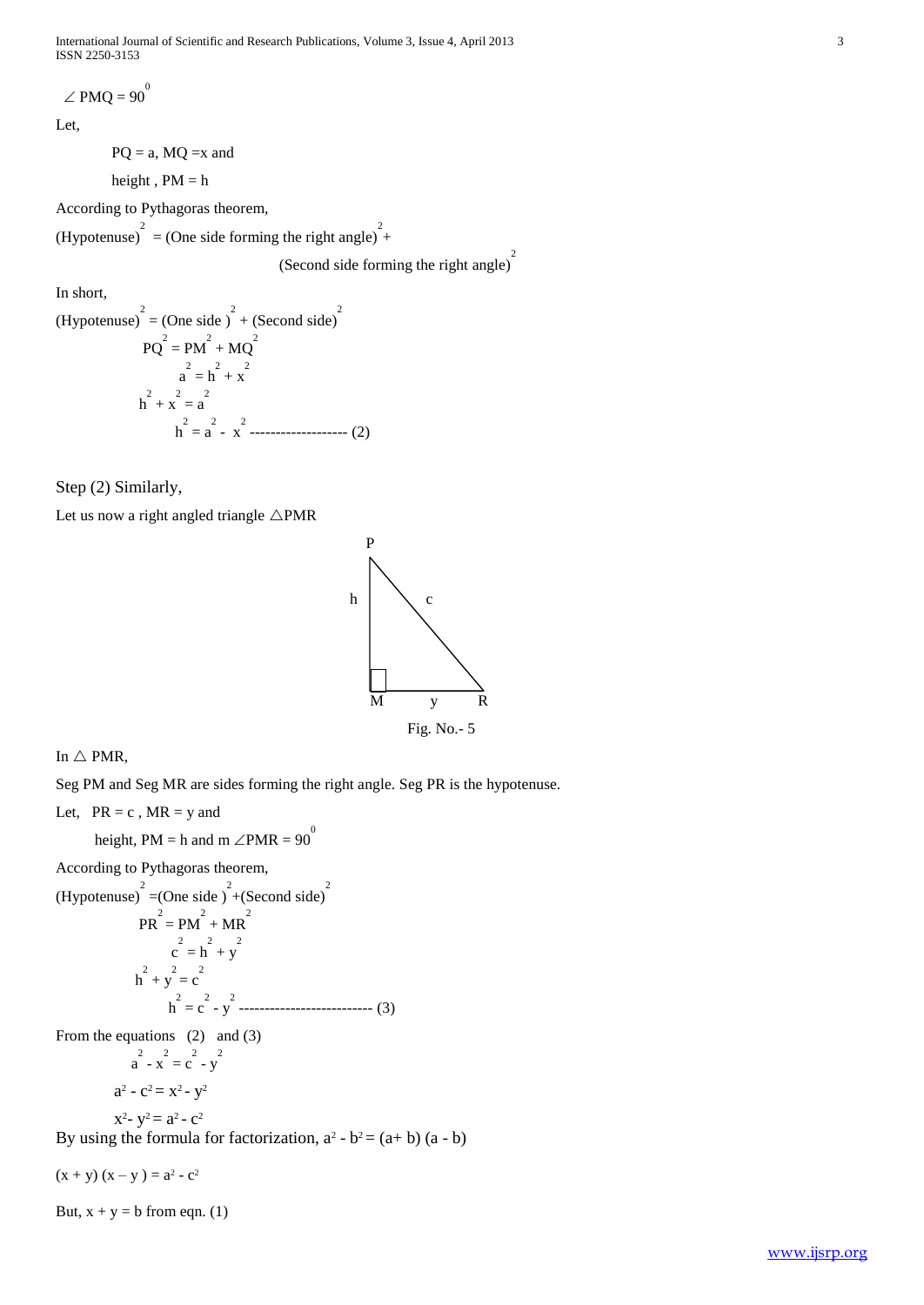International Journal of Scientific and Research Publications, Volume 3, Issue 4, April 2013 4 ISSN 2250-3153

$$
b \times (x - y) = a^2 - c^2
$$

Dividing both sides by b, b  $\times$  (x-y)  $a^2 - c^2$  $\begin{array}{ccc} b & = & b \end{array}$  $a^2 - c^2$  (x - y) = ………………….(4) b

Now , adding the equations (1) and (4)

$$
x + y = b
$$
\n
$$
+ x - y = \frac{a^{2} - c^{2}}{b}
$$
\n
$$
2x + 0 = b + \frac{a^{2} - c^{2}}{b}
$$
\n
$$
2x = b + \frac{a^{2} - c^{2}}{b}
$$

$$
-b \\
$$

Solving R.H.S. by using cross multiplication

2

$$
2x = \frac{b}{1} + \frac{a^{2}-c^{2}}{b}
$$
  

$$
2x = b \times b + (a^{2}-c^{2}) \times 1
$$
  

$$
2x = \frac{b^{2}+a^{2}-c^{2}}{b}
$$
  

$$
x = \frac{a^{2}+b^{2}-c^{2}}{b}
$$
  

$$
x = \frac{a^{2}+b^{2}-c^{2}}{2b}
$$

Substituting the value of x in equation (1)

$$
x+y = b
$$
  

$$
\left(\begin{array}{c} a^2 + b^2 - c^2 \\ \hline 2b \end{array}\right) + y = b
$$

$$
y = b - \left(\frac{a^2 + b^2 - c^2}{2b}\right)
$$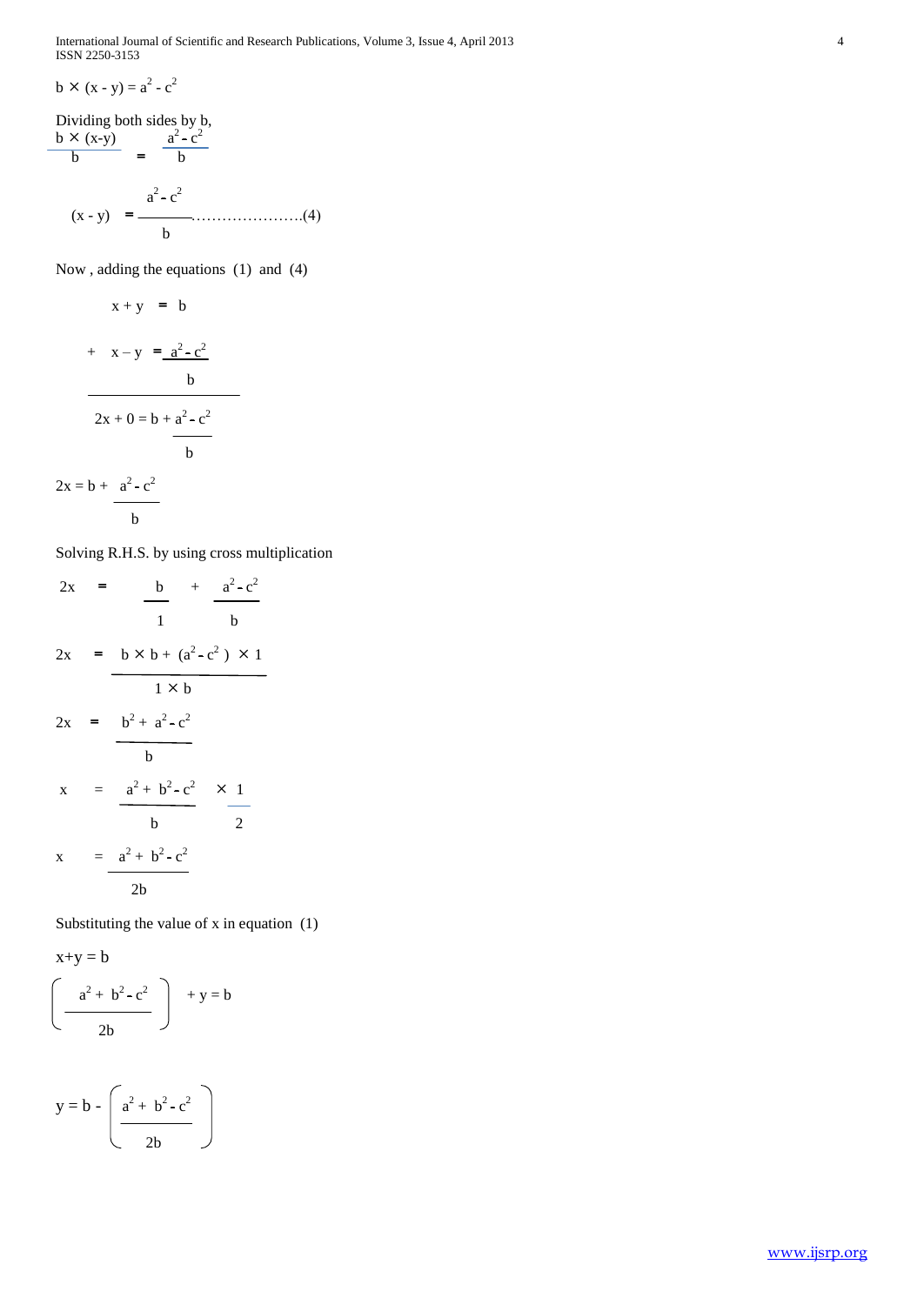International Journal of Scientific and Research Publications, Volume 3, Issue 4, April 2013 5 ISSN 2250-3153

$$
y = \frac{b}{1} - \left(\frac{a^2 + b^2 - c^2}{2b}\right)
$$

Solving R.H.S. by using cross multiplication.

$$
y = b \times 2b - (a^{2} + b^{2} - c^{2}) \times 1
$$
  
\n
$$
1 \times 2b
$$
  
\n
$$
y = 2b^{2} - (a^{2} + b^{2} - c^{2})
$$
  
\n
$$
y = 2b^{2} - a^{2} - b^{2} + c^{2}
$$
  
\n
$$
y = -a^{2} + b^{2} + c^{2}
$$
  
\n
$$
2b
$$
  
\n
$$
y = b
$$

The obtained values of x and y are as follow.

$$
x = \frac{a^{2} + b^{2} - c^{2}}{2b}
$$
 and  

$$
y = -\frac{a^{2} + b^{2} + c^{2}}{2b}
$$

Substituting the value of x in equation (2) .

$$
h2 = a2 - x2
$$
  

$$
h2 = a2 - \left(\frac{a2 + b2 - c2}{2b}\right)2
$$

Taking the square root on both sides,

$$
\sqrt{h^2} = \sqrt{a^2 - \left(\frac{a^2 + b^2 - c^2}{2b}\right)^2}
$$

Height, 
$$
h = \sqrt{a^2 - \left(\frac{a^2 + b^2 - c^2}{2b}\right)^2}
$$
 (5)

Similarly,

Substituting the value of y in equation (3)

$$
h^2 = c^2 - y^2
$$

$$
h^{2} = c^{2} - \left(\frac{-a^{2} + b^{2} + c^{2}}{2b}\right)^{2}
$$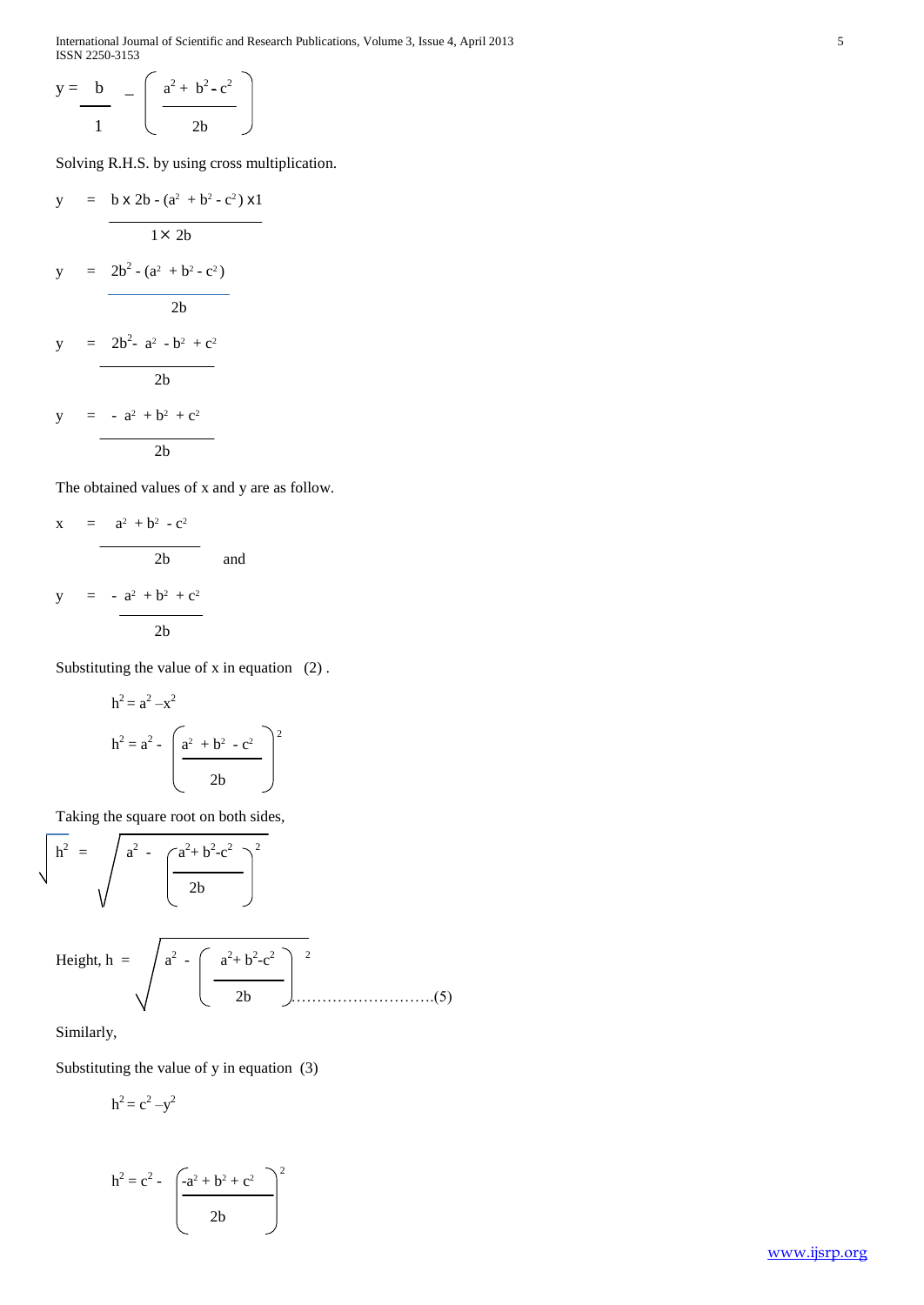Taking the square root on both sides.

$$
\sqrt{h^2} = \sqrt{c^2 - \left(\frac{-a^2 + b^2 + c^2}{2b}\right)^2}
$$
  

$$
\sqrt{h^2} = \sqrt{c^2 - \left(\frac{-a^2 + b^2 + c^2}{2b}\right)^2}
$$
  
Height,  $h = \sqrt{c^2 - \left(\frac{-a^2 + b^2 + c^2}{2b}\right)^2}$  .........(6)

These above two new formulae of the height of a triangle are obtained.

 By using the above two new formulae of the height of the triangle, new formulae of the area of a triangle are developed. These formulae of the area of a triangle are as follows :-

```
\therefore Area of \triangle PQR = A (\triangle PQR) --------- (A stands for area)
= 1 \times Base \times Height
    2
= 1 \times QR \times PM
    2
= 1  b  h ---------------------- (b for base and h for height)
    2
```
From equation (5), we get

$$
\therefore \text{ Area of } \triangle PQR = \frac{1}{2} \times b \times a^2 - \left(\frac{a^2 + b^2 - c^2}{2b}\right)^2
$$

 $\therefore$  Area of  $\triangle$  PQR = A ( $\triangle$  PQR)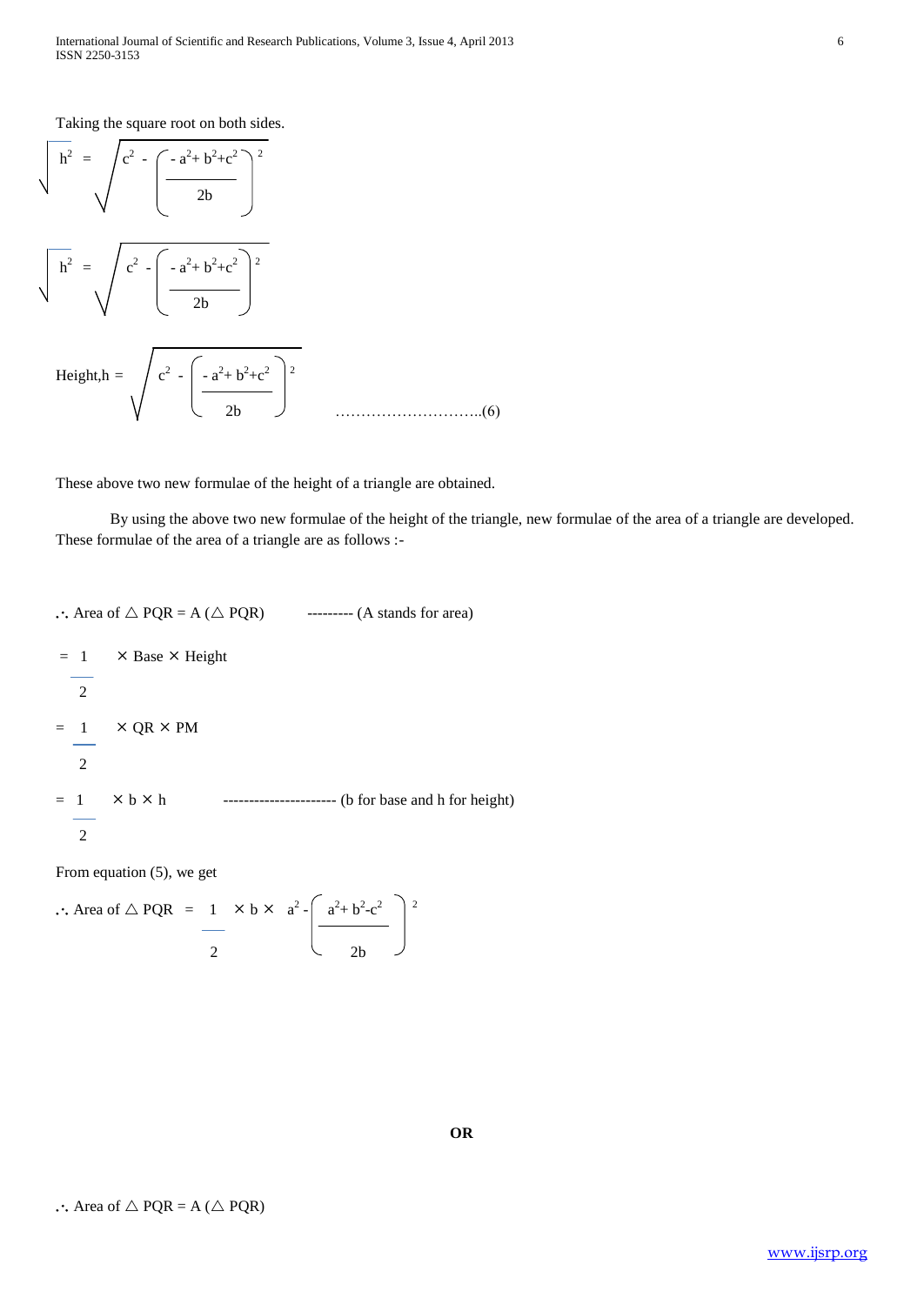```
= 1 \times Base \times Height
    \overline{2}= 1 \times QR \times PM
     2
= 1 \times b \times h 2
```
From equation (6), we get

 $\therefore$  Area of  $\triangle$  PQR = A ( $\triangle$  PQR) =  $2 - \left( -a^2 + b^2 + c^2 \right)$  2 2  $\vee$  2b

From above formulae, we can find out the area of any type of triangle. Out of two formulae, anyone formula can use to find the area of triangle.

D

#### **For example:-**

Now consider the following examples :-

**Ex. (1)** If the sides of a triangle are 17 m. 25 m and 26 m, find its area.

Here,  $17m / \sqrt{26m}$ 

 $\triangle$  DEF is a scalene triangle

 $l$  (DE) = a = 17 m

 $l(EF) = Base, b = 25 m$  E 25m F

 $l(DF) = c = 26$  m Fig.No.6 **By using The New Formula No (1)**





Area of  $\triangle$  DEF = A ( $\triangle$  DEF)

 $= 1$   $\times$  Base  $\times$  Height 2  $= 1$   $\times b \times h$ 2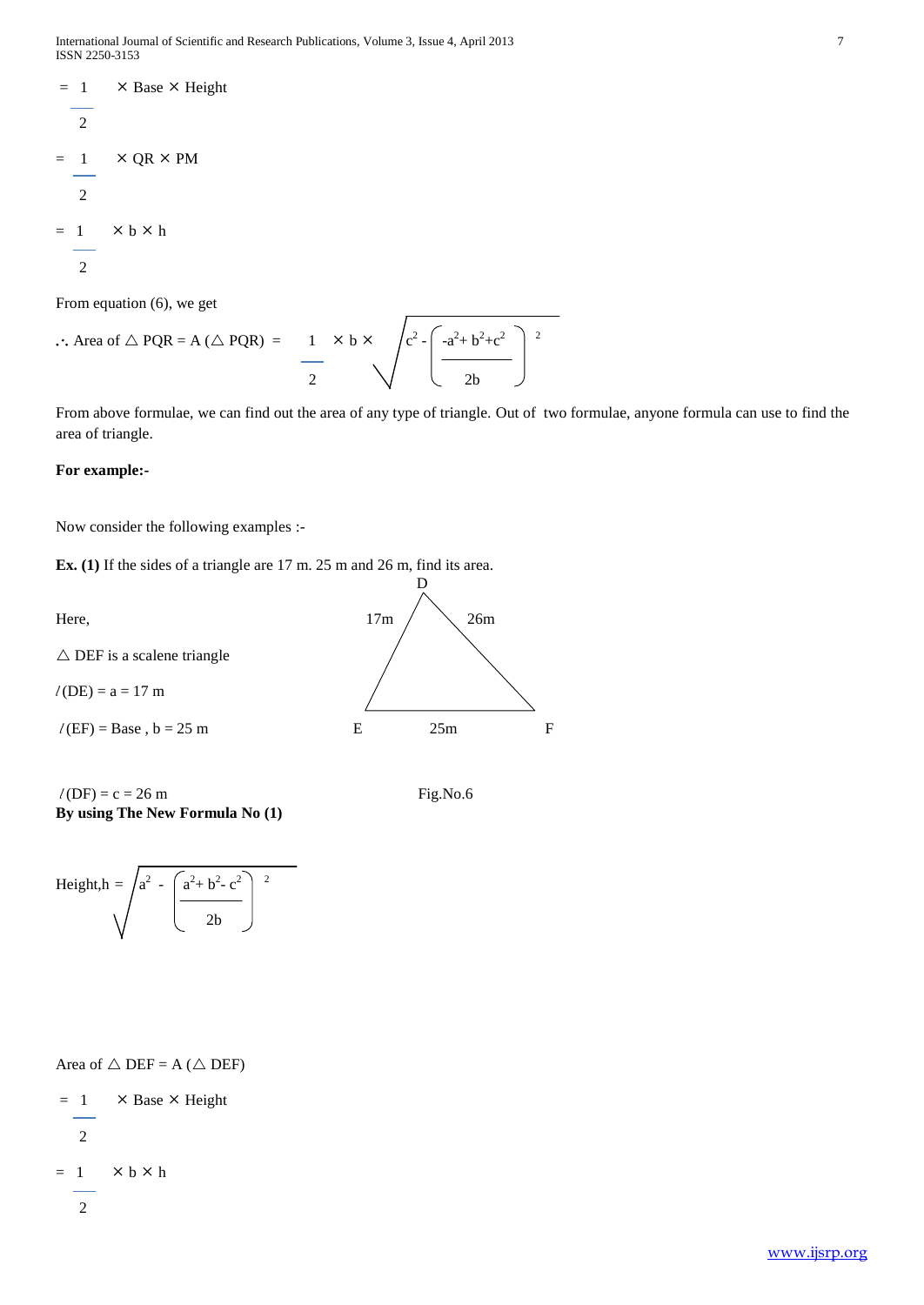$$
= \frac{1}{2} \times b \times \sqrt{a^{2} - \left(\frac{a^{2} + b^{2} - c^{2}}{2b}\right)^{2}}
$$
\n
$$
= \frac{1}{2} \times 25 \times \sqrt{17^{2} - \left(\frac{17^{2} + 25^{2} - (26)^{2}}{2 \times 25}\right)^{2}}
$$
\n
$$
= \frac{25}{2} \times \sqrt{17^{2} - \left(\frac{289 + 625 - 676}{50}\right)^{2}}
$$
\n
$$
= \frac{25}{2} \times \sqrt{17^{2} - \left(\frac{238}{50}\right)^{2}}
$$

The simplest form of 238 is 119 50 25

By using the formula for factorization,

$$
a^2-b^2 = (a - b) (a + b)
$$

$$
= \frac{25}{2} \times \sqrt{\left(\frac{17 - 119}{25}\right)\left(\frac{17 + 119}{25}\right)}
$$

$$
= \frac{25}{2} \times \sqrt{\left(\frac{425 - 119}{25}\right)\left(\frac{425 + 119}{25}\right)}
$$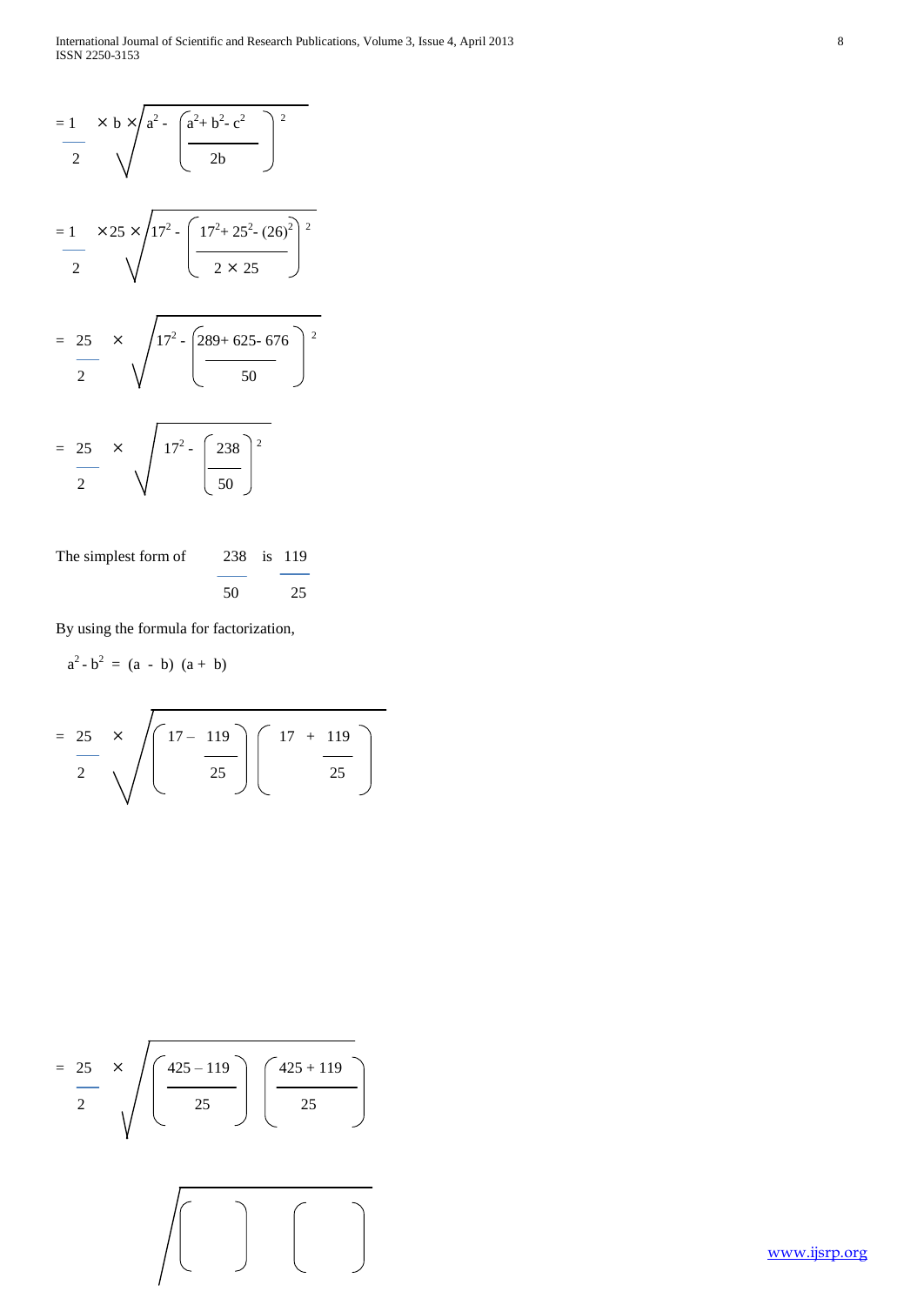International Journal of Scientific and Research Publications, Volume 3, Issue 4, April 2013 9 ISSN 2250-3153

$$
\frac{25}{2} \times \frac{306}{25} \times \frac{544}{25}
$$

$$
= \frac{25}{2} \times \sqrt{\frac{306 \times 544}{25 \times 25}}
$$

$$
= \frac{25}{2} \times \sqrt{\frac{166464}{625}}
$$

| The square root of $166464$ is |    |                |        | 408 |
|--------------------------------|----|----------------|--------|-----|
|                                |    | 625            |        | 25  |
| $= 25 \times 408$              |    |                |        |     |
| 2                              | 25 |                |        |     |
| 408<br>$=$                     |    |                |        |     |
| $\mathbf{2}$                   |    |                |        |     |
| The simplest form of 408       |    |                | is 204 |     |
|                                |    | $\overline{2}$ |        |     |
| $= 204$ sq. m                  |    |                |        |     |

 $\therefore$  Area of  $\triangle$  DEF = 204 sq .m.

# **By using the new formula No 2**

Height, 
$$
h = \sqrt{c^2 - \left(\frac{-a^2 + b^2 + c^2}{2b}\right)^2}
$$

Area of  $\triangle$  DEF = A ( $\triangle$  DEF)

$$
= 1 \qquad \times \text{Base} \times \text{Height} = 1 \qquad \times \text{b} \times \text{h}
$$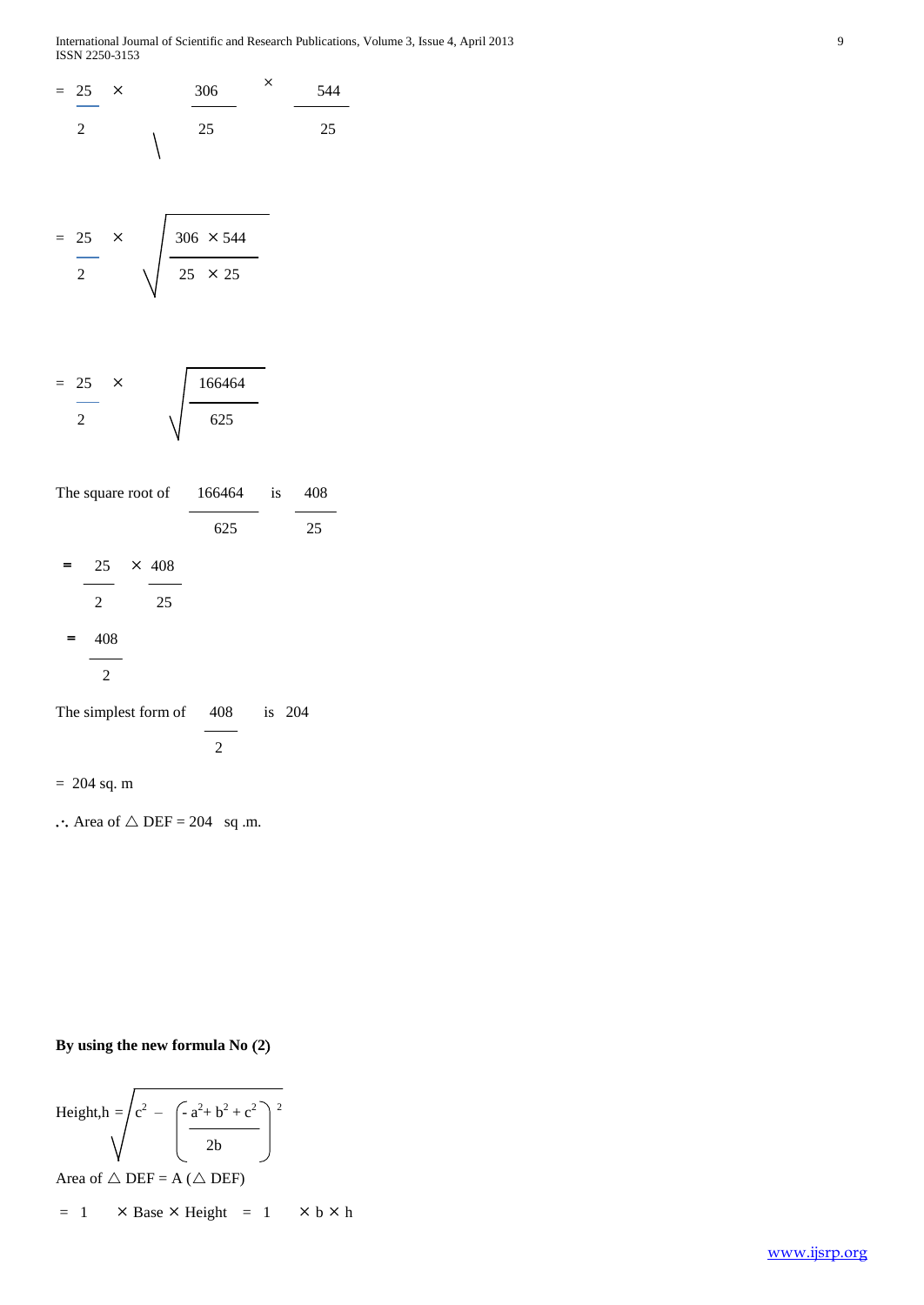2 2

$$
= \frac{1}{2} \times b \times \sqrt{c^2 - \left( \frac{-a^2 + b^2 + c^2}{2b} \right)^2}
$$

$$
= \frac{1}{2} \qquad \times 25 \times \sqrt{(26)^2 - \left(-\frac{(17)^2 + 25^2 + 26^2}{2 \times 25}\right)^2}
$$

$$
= \frac{25}{2} \times \sqrt{(26)^2 - \left(\frac{-289 + 625 + 676}{50}\right)^2}
$$

$$
= \frac{25}{2} \times \sqrt{(26)^2 - \left(\frac{1012}{50}\right)^2}
$$

The simplest form of 1012 is 506 25 25

$$
= \frac{25}{2} \times \sqrt{(26)^2 - \left(\frac{506}{25}\right)^2}
$$

By using the formula for factorization,

$$
a^{2} - b^{2} = (a - b) (a + b)
$$
  
= 25 x  $\sqrt{\left(\frac{26 - 506}{25}\right)} \left(\frac{26 + 506}{25}\right)$ 

$$
= \frac{25}{2} \times \sqrt{\frac{650 - 506}{25}} \sqrt{\frac{650 + 506}{25}}
$$

$$
= \frac{25}{2} \times \sqrt{\frac{144}{25}} \times \sqrt{\frac{1156}{25}}
$$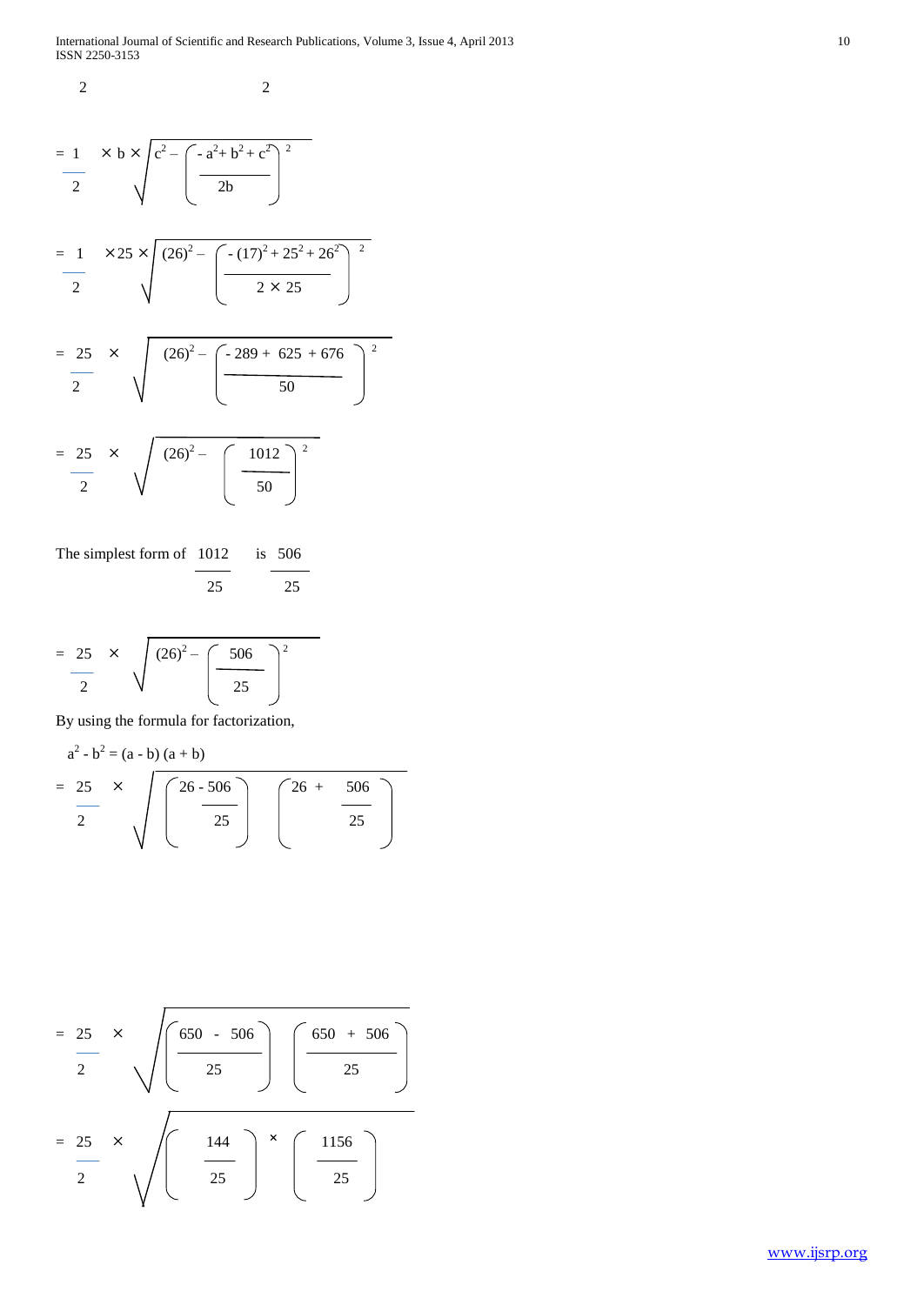ISSN 2250-3153



 $\therefore$  Area of  $\triangle$  DEF = 204 sq .m.

#### **Verification:-**

Here ,  $l$  (DE) =  $a = 17$  m

 $l$  (EF) =  $b = 25$  m

 $l$  (DF) = c = 26 m

# **By using the formula of Heron's**

Perimeter of  $\triangle$  DEF = a + b + c

$$
= 17 + 25 + 26
$$

 $= 68 \text{ m}$ Semiperimeter of  $\triangle$  DEF,

$$
S = \frac{a+b+c}{2}
$$

 $S = 68 = 34$  m.

$$
2 \\
$$

Area of  $\triangle$  DEF = A ( $\triangle$  DEF)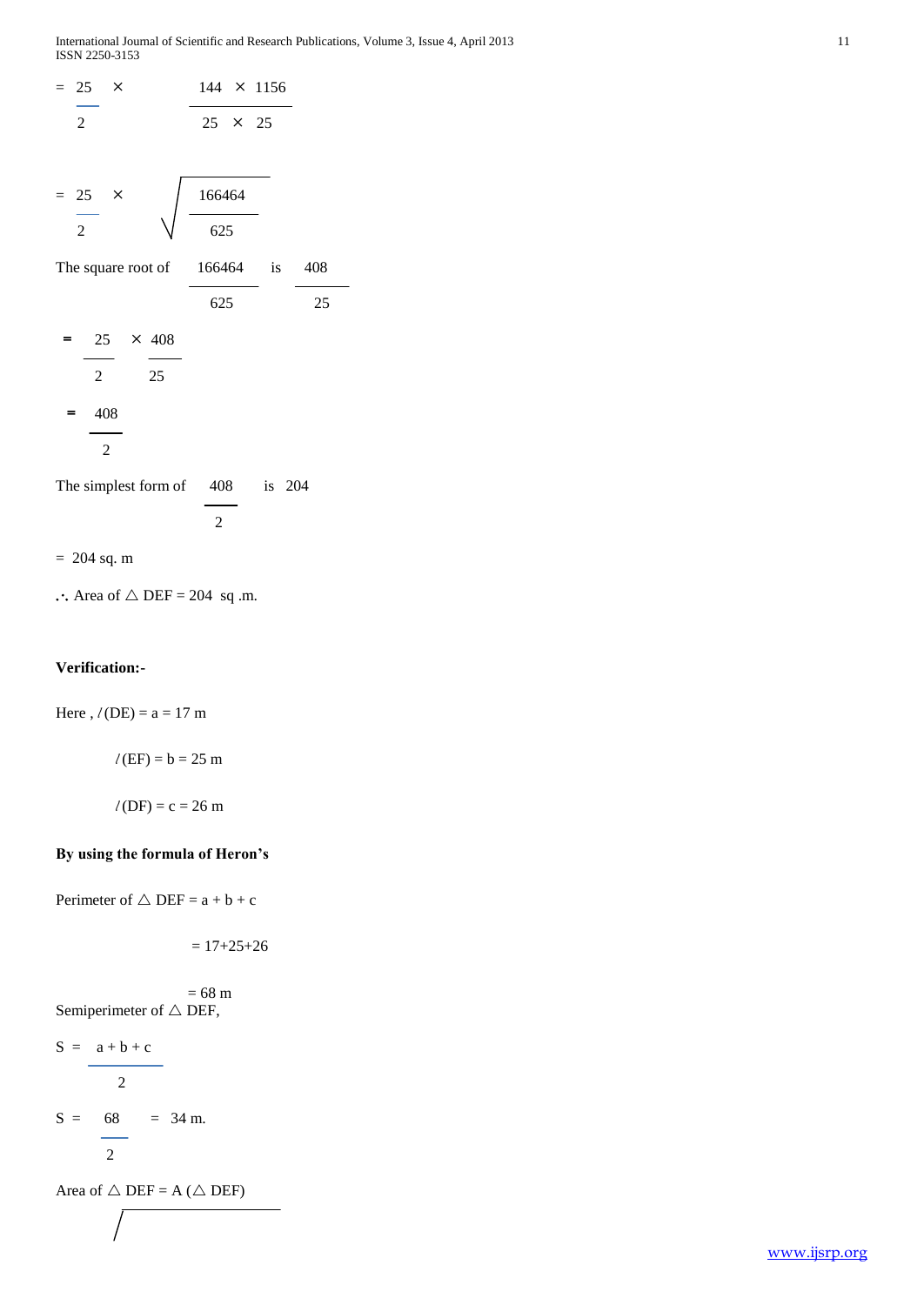International Journal of Scientific and Research Publications, Volume 3, Issue 4, April 2013 12 ISSN 2250-3153

$$
= \sqrt{s(s-a)(s-b)(s-c)}
$$

$$
= \sqrt{34 \times (34 - 17) (34 - 25) (34 - 26)}
$$

$$
= \sqrt{34 \times 17 \times 9 \times 8}
$$
  

$$
= \sqrt{2 \times 17 \times 17 \times 9 \times 8}
$$
  

$$
= \sqrt{(17 \times 17) \times 9 \times (2 \times 8)}
$$

$$
= \sqrt{289 \times 9 \times 16}
$$
  

$$
= \sqrt{289} \times \sqrt{9} \times \sqrt{16}
$$

The square root of 289 is 17,

The square root of 9 is 3 and

The square root of 16 is 4 respectively

 $= 17 \times 3 \times 4$ 

 $= 204.$ 

 $\therefore$  Area of  $\triangle$  DEF = 204 sq .m.

**Ex.** (2) In  $\triangle$  ABC, *l* (AB) = 11 cm,

*l* ( BC) = 4 cm and *l* (AC) = 7 cm

Find the area of  $\triangle$  ABC.

Here,

 $l(BC) = Base, b = 6 cm$ 

 $l$  (AC) = c = 7 cm

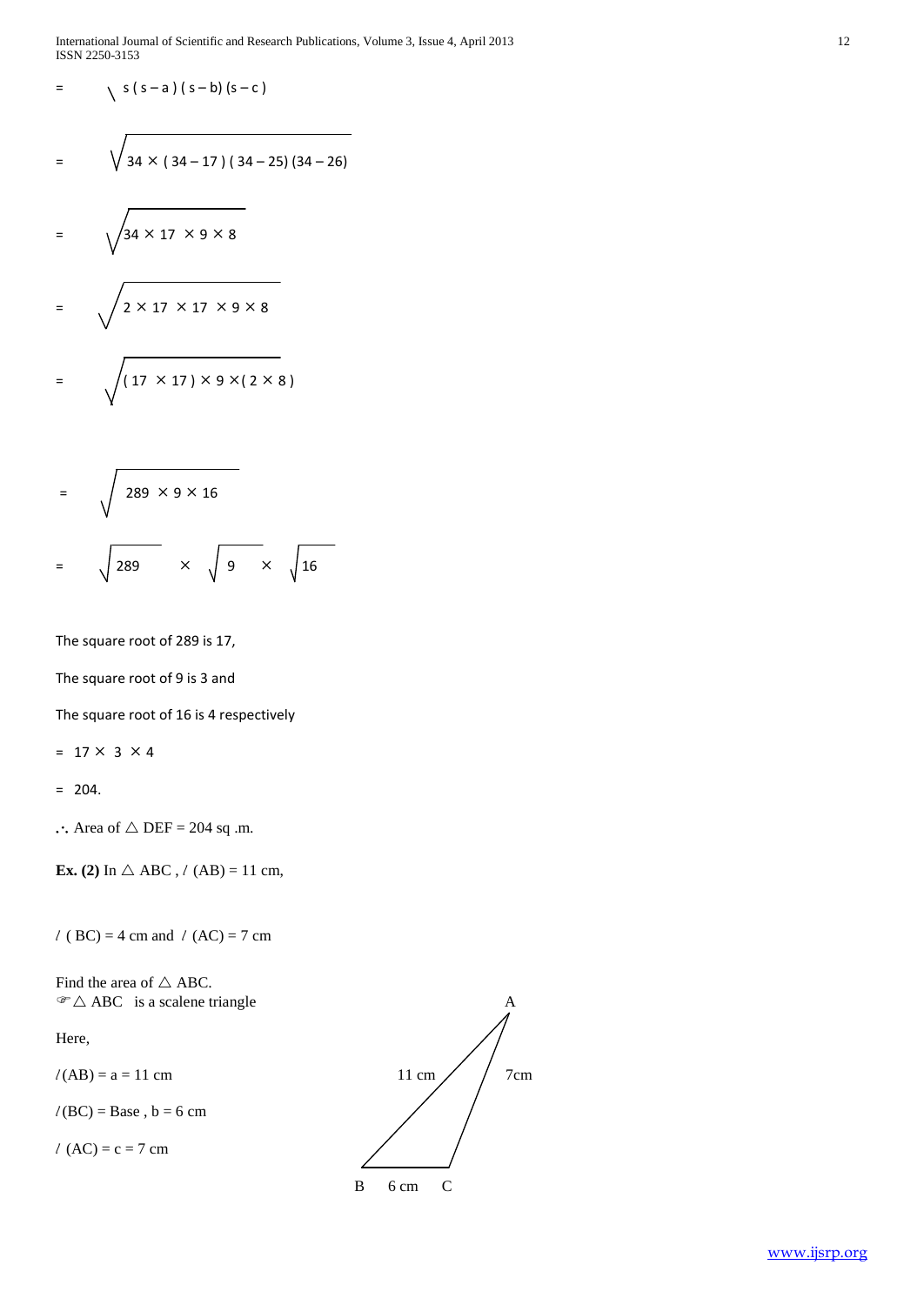Fig.No.7

# **By using The New Formula No. (1)**

Area of  $\triangle$  ABC = A ( $\triangle$  ABC)

$$
= \frac{1}{2} \times \text{Base} \times \text{Height}
$$
  

$$
= \frac{1}{2} \times \text{b} \times \text{h}
$$

$$
= 1 \times b \times a^{2} - \left( \frac{a^{2} + b^{2} - c^{2}}{2b} \right)^{2}
$$
  

$$
= 1 \times 6 \times \sqrt{11^{2} - \left( \frac{11^{2} + 6^{2} - (7)^{2}}{2 \times 6} \right)^{2}}
$$
  

$$
= 6 \times \sqrt{121 - \left( \frac{121 + 36 - 49}{12} \right)^{2}}
$$
  

$$
= 3 \times \sqrt{121 - \left( \frac{108}{12} \right)^{2}}
$$

The simplest form of 108 is 9 12

$$
= 3 \times \sqrt{121 - (9)^{2}}
$$
  
= 3 \times \sqrt{121 - 81}  
= 3 \times \sqrt{40}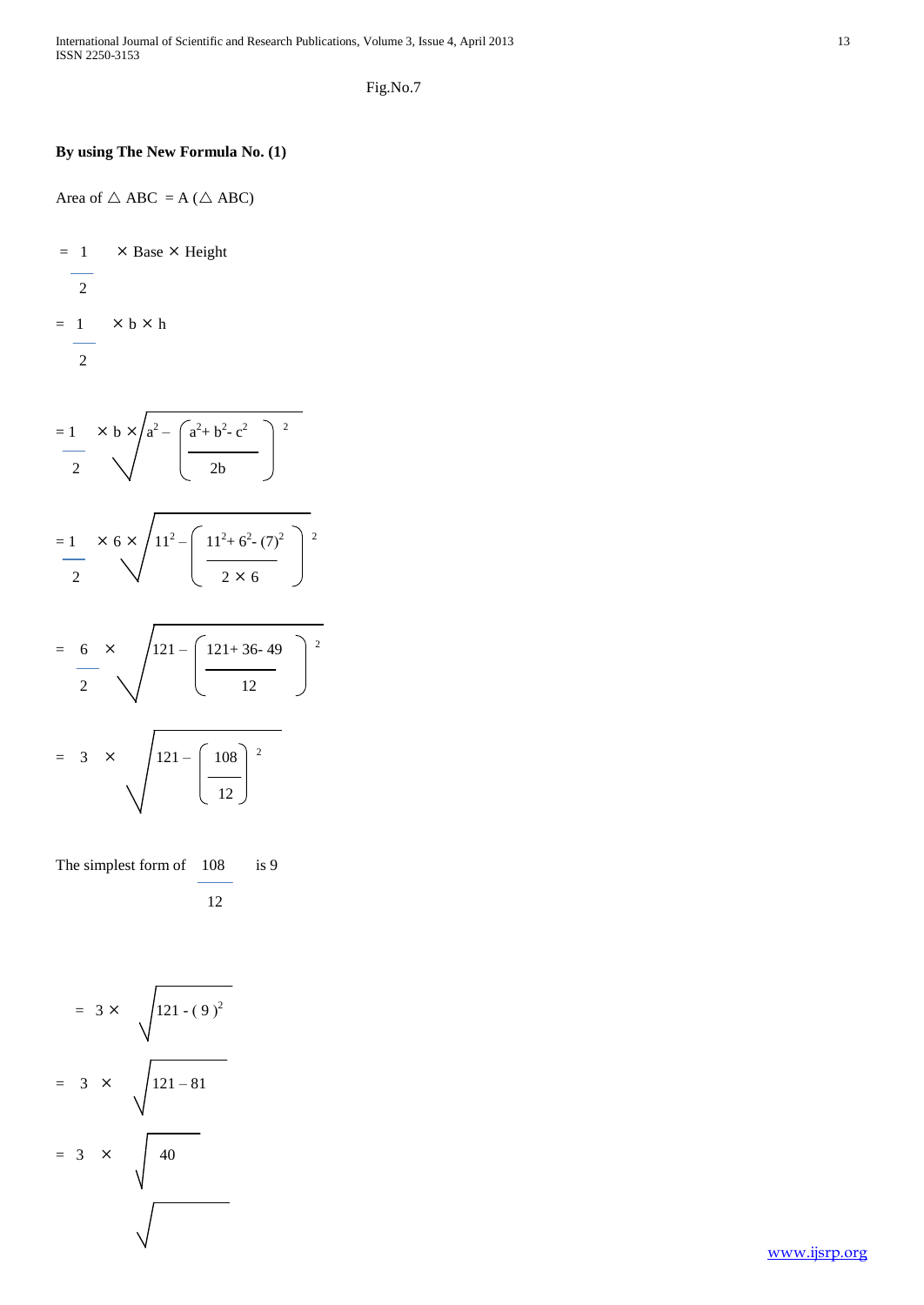International Journal of Scientific and Research Publications, Volume 3, Issue 4, April 2013 14 ISSN 2250-3153

$$
= 3 \times 4 \times 10
$$

$$
= 3 \times \sqrt{4 \times \sqrt{10}}
$$
  
The square root of 4 is 2  

$$
= 3 \times 2 \times \sqrt{10}
$$

$$
= 6 \sqrt{10 \text{ sq.cm}}
$$

 $\therefore$  Area of  $\triangle$  ABC = 6  $\sqrt{10}$  sq.cm

#### **By using The New Formula No. (2)**

Area of 
$$
\triangle
$$
 ABC = A ( $\triangle$  ABC)

$$
= 1 \times \text{Base} \times \text{Height}
$$
  

$$
= 1 \times b \times h
$$
  

$$
= 2
$$

$$
= \frac{1}{2} \times b \times \sqrt{c^2 - \left(-\frac{a^2 + b^2 + c^2}{2b}\right)^2}
$$

$$
= \frac{1}{2} \times 6 \times \sqrt{7^2 - \left(-\frac{(11)^2 + 6^2 + 7^2}{2 \times 6}\right)^2}
$$

$$
= \frac{6}{2} \times \sqrt{49 - \left(\frac{-121 + 36 + 49}{12}\right)^2}
$$
  
= 3 × 49 - 33

$$
\bigvee_{y=1}^{49} = \bigg[\frac{-36}{12}\bigg]
$$

The simplest form of  $-36$  is  $(-3)$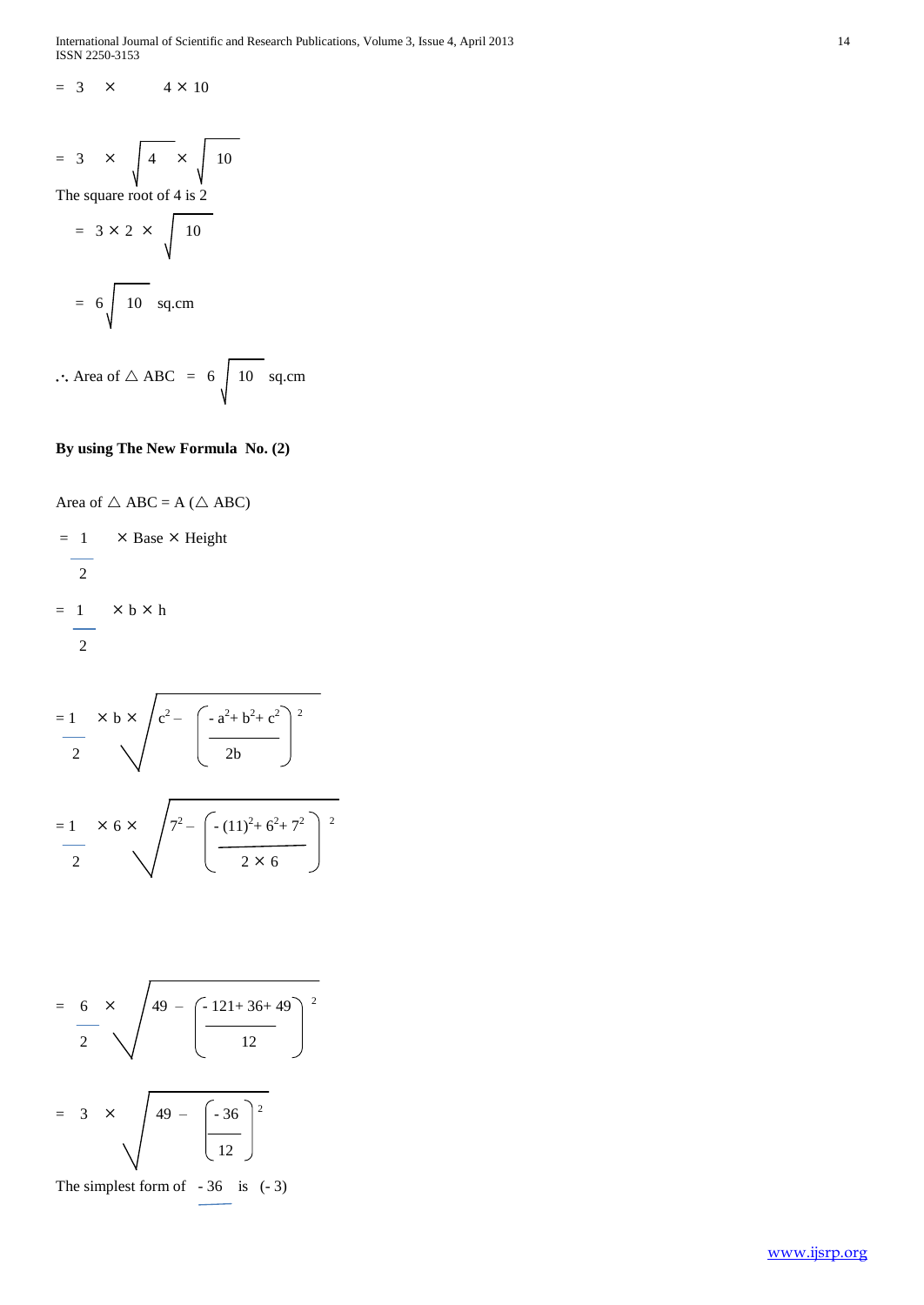International Journal of Scientific and Research Publications, Volume 3, Issue 4, April 2013 15 ISSN 2250-3153

$$
= 3 \times \sqrt{49 - \left(-3\right)^2}
$$

The square of  $(-3)$  is 9  $= 3 \times \sqrt{49-9}$ 

$$
= 3 \times \sqrt{40}
$$

$$
= 3 \times \sqrt{4 \times 10} = 3 \times \left( \sqrt{4 \times \sqrt{10}} \right)
$$

The square root of 4 is 2.

$$
= 3 \times 2 \times \sqrt{10}
$$

$$
= 6 \sqrt{10 \text{ sq.cm}}
$$

Area of  $\triangle$  ABC = 6 $\sqrt{10}$  sq. cm

# **Verification : -**

EX (2) In  $\triangle$  ABC,  $l(AB) = 11$  cm,

 *l* ( BC) = 6 cm and *l* (AC) = 7 cm

Find the area of  $\triangle$  ABC.

Free,  $l(AB) = a = 11$  cm

$$
l(BC) = b = 6 \text{ cm}
$$

$$
l(AC) = c = 7 cm
$$

# **By using the formula of Heron's**

Perimeter of  $\triangle$  ABC =  $a + b + c$ 

Semiperimeter of  $\triangle$  ABC,

 $S = a + b + c$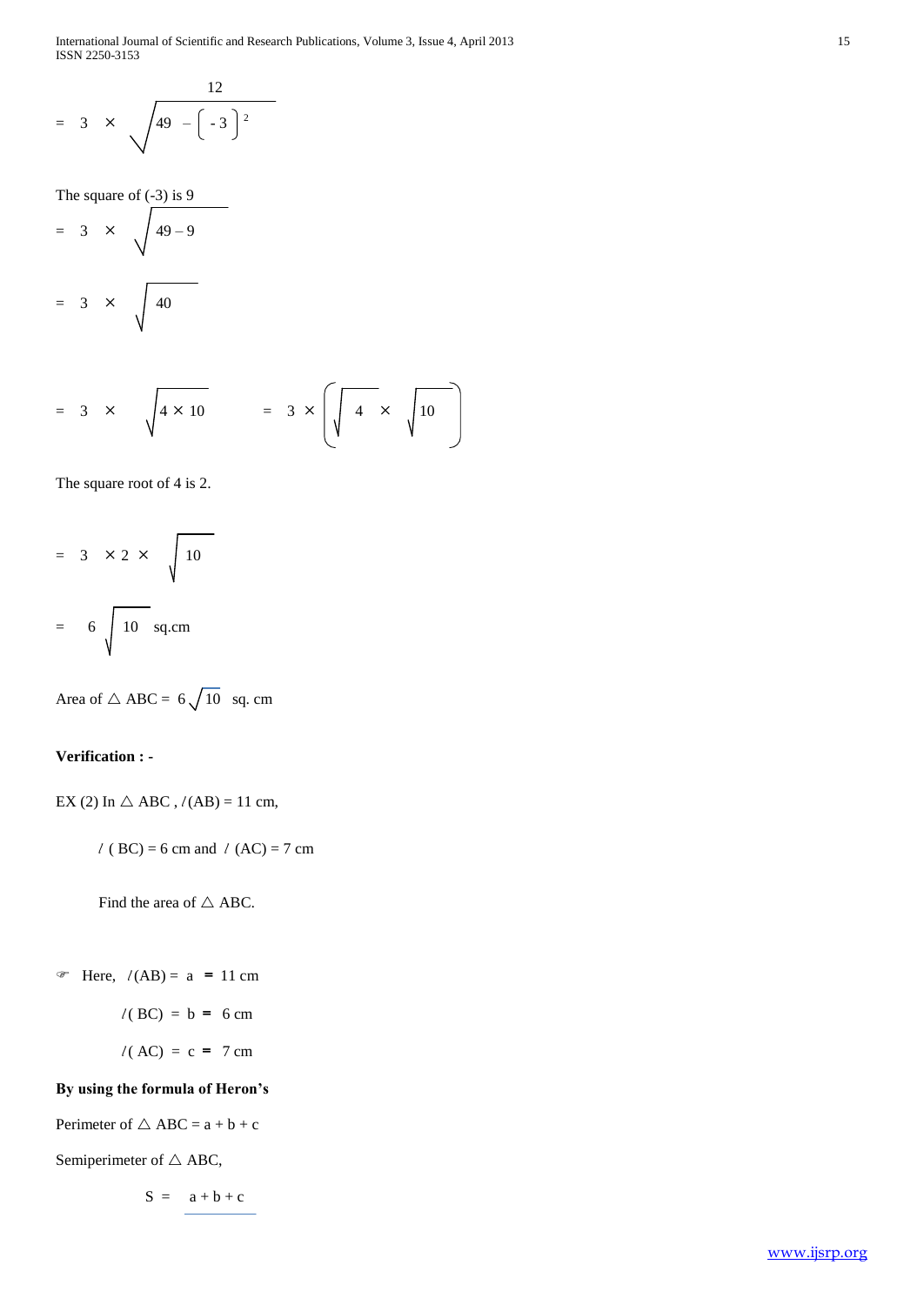International Journal of Scientific and Research Publications, Volume 3, Issue 4, April 2013 16 ISSN 2250-3153

$$
S = \frac{11 + 6 + 7}{2}
$$
  

$$
S = \frac{24}{2} = 12 \text{ cm.}
$$

Area of  $\triangle$  ABC = A ( $\triangle$  ABC)

$$
= \sqrt{\frac{s(s-a)(s-b)(s-c)}{2 \times (12-11)(12-6)(12-7)}}
$$
  
=  $\sqrt{\frac{12 \times 1 \times 6 \times 5}{6 \times 2 \times 6 \times 5}}$   
=  $\sqrt{(6 \times 6) \times (2 \times 5)}$ 

$$
= \sqrt{36 \times 10}
$$
  
=  $\sqrt{36} \times \sqrt{10}$  (The square root of 36 is 6.)  
=  $6 \times \sqrt{10}$ 

$$
\therefore \text{ Area of } \triangle \text{ ABC} = 6 \sqrt{10} \text{ sq.cm}
$$

# **Explanation :-**

We observe the above solved examples and their verifications, it is seen that the values of solved examples and the values of their verifications are equal.

Hence, The New Formulae No. (1) and (2) are proved.

 $\begin{array}{c} \hline \end{array}$ 

# **Conclusions :-**